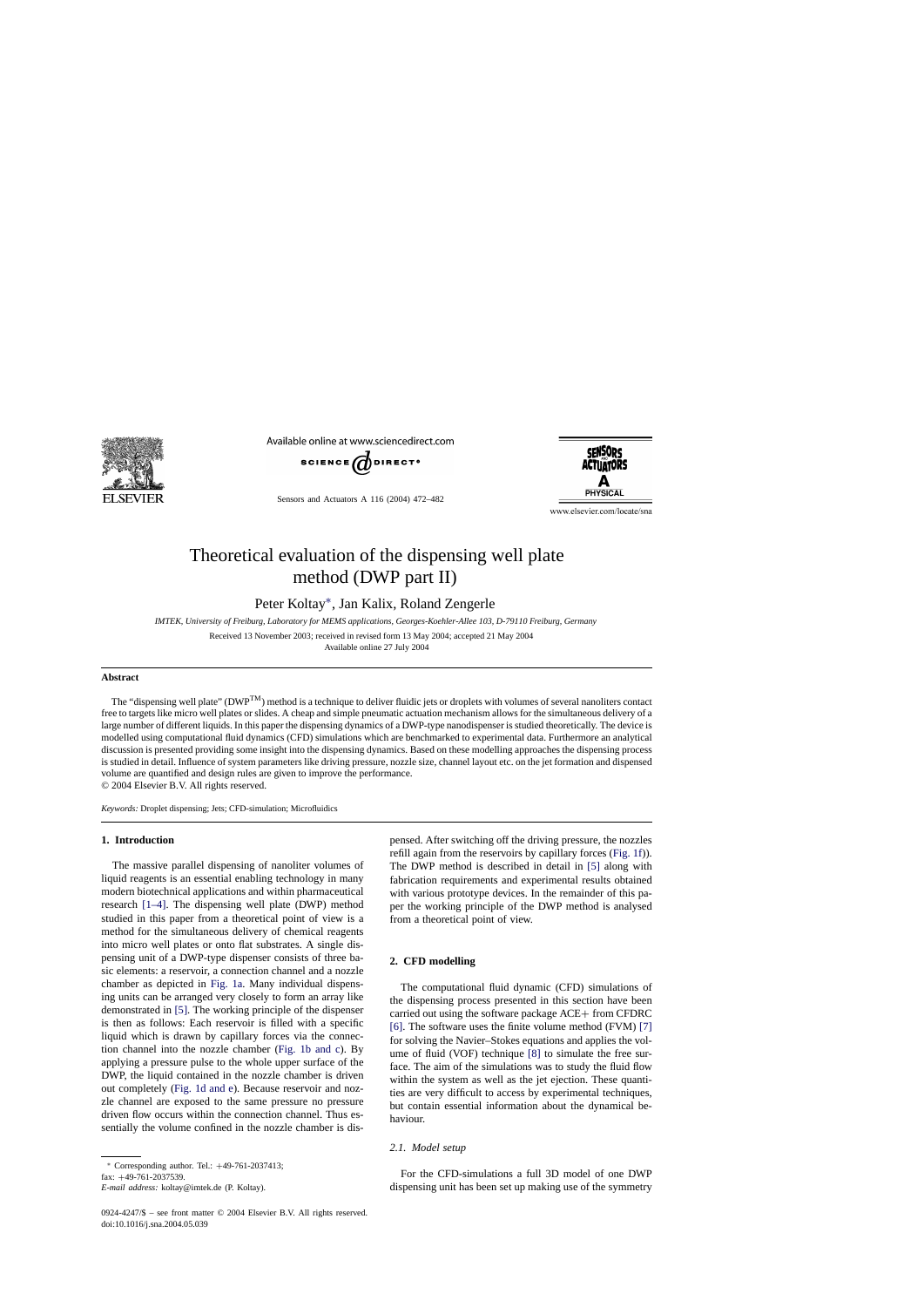<span id="page-1-0"></span>

Fig. 1. Schematic illustration of the DWP working principle.

along the connection channel as displayed in Fig. 2a. To reduce the number of grid elements—hence computing time—the reservoir was not included in the model. This is justified because the flow within the reservoir or out of the reservoir is negligible compared to the flow through the nozzle. Thus the fluidic CFD model consists of the elements connection channel, nozzle chamber and orifice. Additionally a control volume for visualization of the ejected jet has been added. Initially the whole fluidic part was set to be filled completely with dimethylsulfoxide (DMSO)—a solvent commonly used in pharmaceutical research. The control volume was filled with air.

The boundary conditions applied to the geometry are visualized in Fig. 2: The upper surface and the distant end of the connection channel are defined as inlets and a pressure boundary condition is applied there to drive the ejection (arrows in Fig. 2a). The incoming fluid at the top inlet surface is set to supply air, while the inlet at the end of the connection channels is set to provide DMSO. The surfaces of the control volume are defined as outlets and a constant pressure boundary condition  $(P = 0)$  is applied there. All other surfaces are wall boundary conditions with a contact angle of  $\theta = 35^\circ$  inside the connection channel and nozzle chamber and  $\theta = 110^{\circ}$  on the nozzle plate (i.e. the surface



Fig. 2. (a) Grid model and boundary conditions used for CFD-simulation ( $d_{nc} = 385 \,\mu\text{m}$ ,  $d_0 = 100 \,\mu\text{m}$ ,  $l_c = 1800 \,\mu\text{m}$ ); (b) measured pressure history of a DWP prototype device and applied pressure run for CFD-simulation (straight line).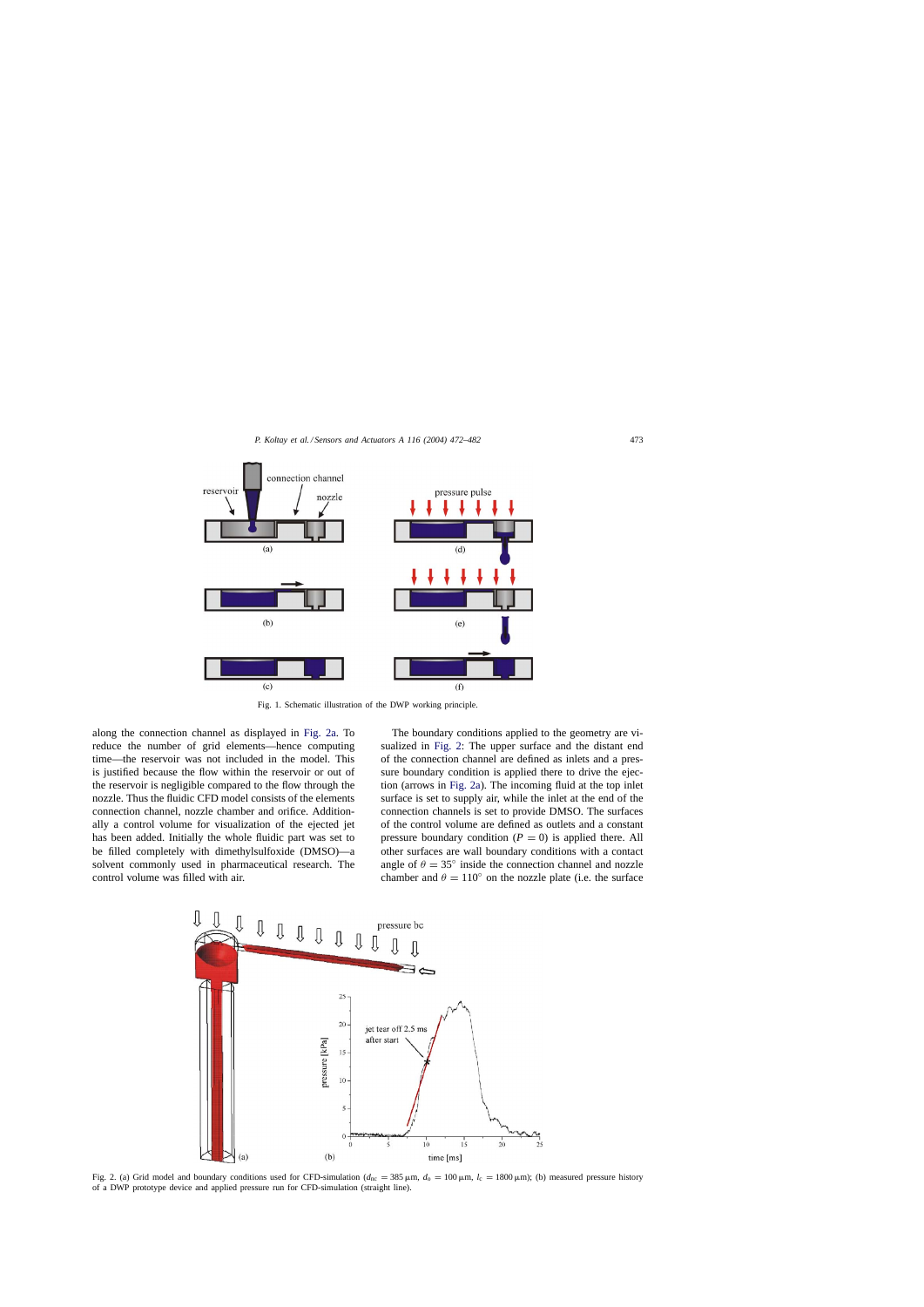surrounding the orifice). The contact angle on the nozzle plate was determined by measurements using DWP prototypes described in [\[5\]. T](#page-10-0)hese prototypes were preconditioned by a silane treatment to enhance the contact angle.

The pressure history applied to the inlets was measured on the actuation device used in [\[5\]](#page-10-0) to perform experiments. Since it was not possible to run the CFD-software with the measured pressure profile, the pressure history has been approximated within the simulations by a straight line like depicted in [Fig. 2b.](#page-1-0) Before this pressure history could be applied the equilibrium positions of the menisci in the nozzle chamber and the orifice had to be determined in a separate simulation. This is necessary, because the liquid volume contained in the nozzle chamber is smaller than its geometrical volume. The actual liquid volume contained in the nozzle chamber depends on the curvature of the menisci at both ends as can be seen in [Fig. 4](#page-3-0) at  $t = 0$ . To determine this equilibrium situation a separate simulation run was performed beforehand where all pressure boundary conditions were set to zero and the simulation was run for  $0.19 \mu s$  until the menisci had relaxed to a stable position. The result of this simulation  $(t = 0$  in [Fig. 4\)](#page-3-0) was then taken as initial condition for the transient simulation and the linear pressure history was applied as described before.

The presented CFD model consists of a structured hexahedral grid of 65 923 cells. The minimal grid distance of  $3 \mu$ m occurs in radial direction along the middle axis of the  $100 \mu m$  wide orifice. At this location the grid is fine enough to resolve all features of the jet. Typically only 8–12 computational cells are claimed to be sufficient to resolve the flow profile within a channel respectively jet. Due to the size of the CFD model and the long computing times caused by the VOF method a thorough grid dependence study could not be performed. Instead the model was validated by comparison with experiment as described in the next section.

## *2.2. Validation*

In order to validate the CFD model the jet ejection has been recorded using stroboscopic imaging: A real

96-channel DWP-chip with identical dimensions has been filled with DMSO and was actuated with the prototype system described in [\[5\].](#page-10-0) Snapshots of the thereby ejected jet are displayed in Fig. 3 for various time intervals after opening of the pneumatic valves. Since it is not possible to determine an exact value of the beginning of the pressure run (cf. [Fig. 2b\)](#page-1-0) the time stamp of the photographs displayed in Fig. 3 are furnished with an estimated error of  $\pm 0.1$  ms. The small droplets visible in the experiment close to the orifice are remains of the spray generated after jet tear off, which will be discussed in detail in the last section.

For comparison with the stroboscopic photographs also snapshots of the CFD-simulation are displayed in Fig. 3 showing the ejected jet. Since the graphics are drawn to scale with respect to the photographs a direct comparison of the pictures is possible. Obviously the correspondence between simulation and measurement is reasonable. The ejection speed as well as the qualitative jet shape are correctly reproduced. Also the jet duration is the same within the estimated error limit. Minor deviations like the larger head of the jet predicted by the simulations might be explained by the slightly different pressure pulse or by deviating material data: Due to the fact that DMSO is hygroscopic it might has changed density and viscosity slightly during the measurements. Also surface properties might have changed over time, since the applied silane coatings are not very stable and the contact angle has an essential influence on the jet shape.

# *2.3. Dynamics of the ejection process and proof of the DWP principle*

In the previous section the externally visible part of the dispensing process, the jet ejection, has been discussed. However, of greater interest is the dynamics inside the dispenser which is difficult to access by experiments. The simulation displayed in [Fig. 4](#page-3-0) shows the dynamics of the liquid contained in the nozzle chamber: The applied pressure drives out this liquid creating a jet with an outlet speed of up to 4 m/s and a moving meniscus inside the channel. The meniscus moves towards the orifice due to depletion of the nozzle



Fig. 3. Sequence of the jet ejection obtained from stroboscopic measurements (top) and CFD-simulations respectively (bottom). Both picture series are drawn to scale (see scale in the first picture).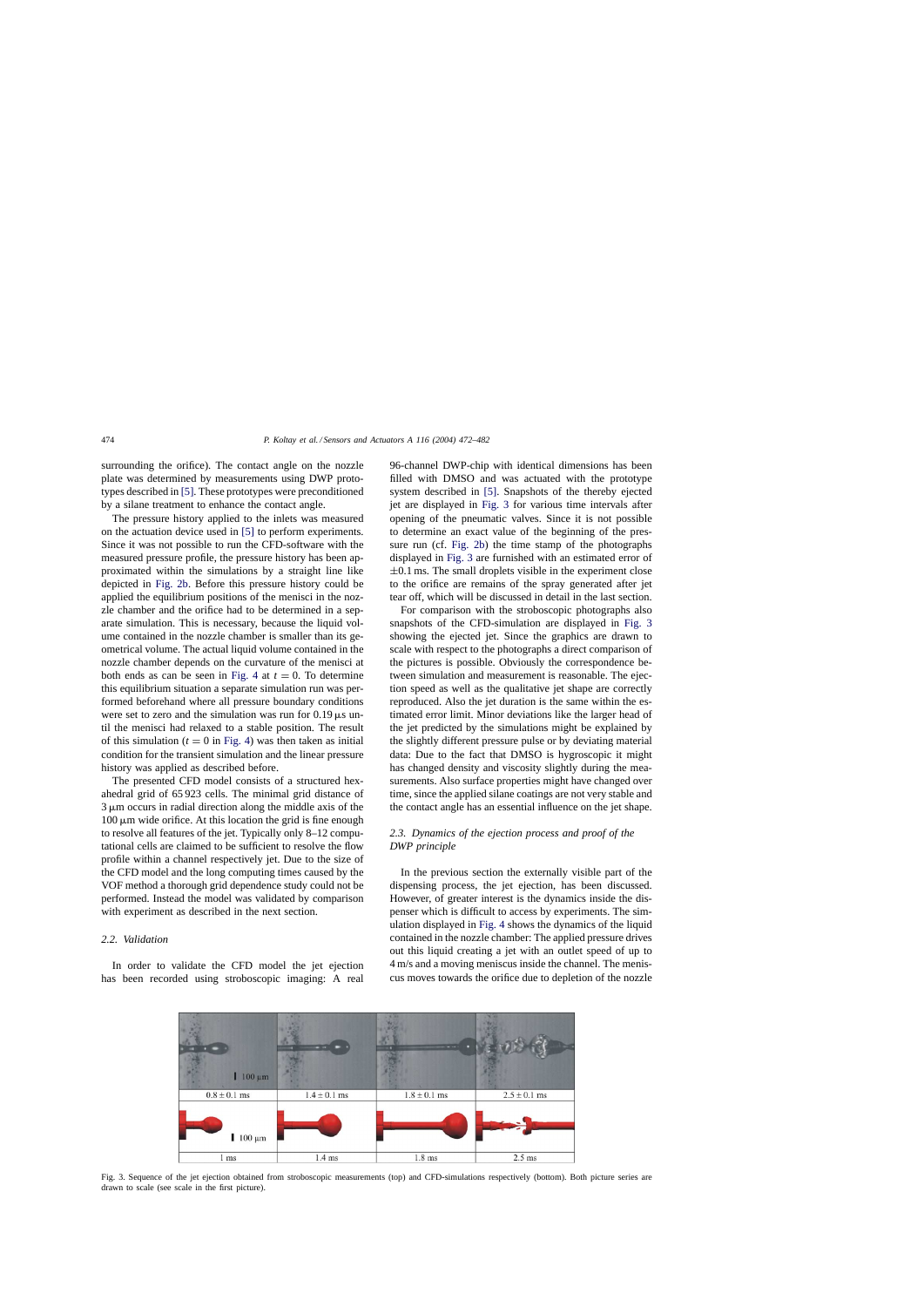<span id="page-3-0"></span>

Fig. 4. Depletion of the nozzle chamber during dispensing simulated by CFD.

chamber. After jet tear off (2.5 ms after start of the dispensing) a certain rest volume remains in the nozzle chamber. When the meniscus breaks through the orifice a high speed air flow of about 70 m/s sets in which rapidly increases up to 180 m/s. This is due to the fact that the density of air is approximately 1000 times smaller than the one of DMSO. By this air flow the rest volume is continuously driven out by the Venturi-effect creating a spray. This spraying has also been observed in experiments and will be discussed later on in detail. Except for the spraying, the dispensing indeed proceeds like anticipated in [Fig. 1.](#page-1-0)

In order to prove that at maximum only the volume contained in the nozzle chamber is dispensed and no substantial flow through the connection channel occurs during dispensing, the flow through the connection channel as well as through the orifice have to be quantified. The total integral flow through the nozzle (i.e. the total ejected volume up to a certain point in time) as well as the total integral flow through the connection channel are displayed in Fig. 5 as a function of time. It can be seen that the total integral flow through the nozzle increases quite linearly after the jet has formed and reaches a plateau after jet tear off. The integral flow through the connection channel during that time is one or two orders of magnitude smaller if the layout of the DWP is properly chosen (see [Section 4](#page-6-0) for a detailed discussion) and thus negligible. In the considered case less than 0.2 nL are provided through

the channel, while the dispensed volume reaches roughly 43 nL.

Due to the fact, that the integral flow through the nozzle reaches a plateau after jet tear off the duration of the pressure pulse is not critical with respect to the dosage volume. Even if the pulse stays on after jet tear off the dosage volume hardly increases, because the flow provided by the spray decreases rapidly. The plateau signifying the dispensed volume stays stable even if the pressure head is changed. As can be seen in Fig. 5b) the pressure head influences only the slope of the curve and thus the jet duration, but hardly the saturation value and therefore the dispensed volume.

However, in any case the geometrical volume of the nozzle chamber (displayed as dashed line in Fig. 5) is greater than the dispensed volume. This has two reasons: First, the initially contained liquid volume is smaller than the geometrical volume of the nozzle chamber as discussed before. Secondly a certain fraction of the liquid might remain in the nozzle channel as visible in Fig. 4. This rest volume is very difficult to predict and gives rise to the spray effect. Therefore the main optimisation effort has to concern the reduction of the rest volume. One simple measure to reduce it slightly is to make the pressure head as small as possible. As can be deduced from Fig. 5b), the smaller the slope of the dosed volume the more liquid is already ejected when the jet tears off. Less liquid remains in the nozzle channel and can be transported by the spray.



Fig. 5. Dispensed volume as a function of time. (a) As simulated with the geometry displayed in [Fig. 2.](#page-1-0) (b) Simulation of a dispenser according to [Table 1](#page-4-0) driven by a constant pressure  $P_{\text{stat}}$ .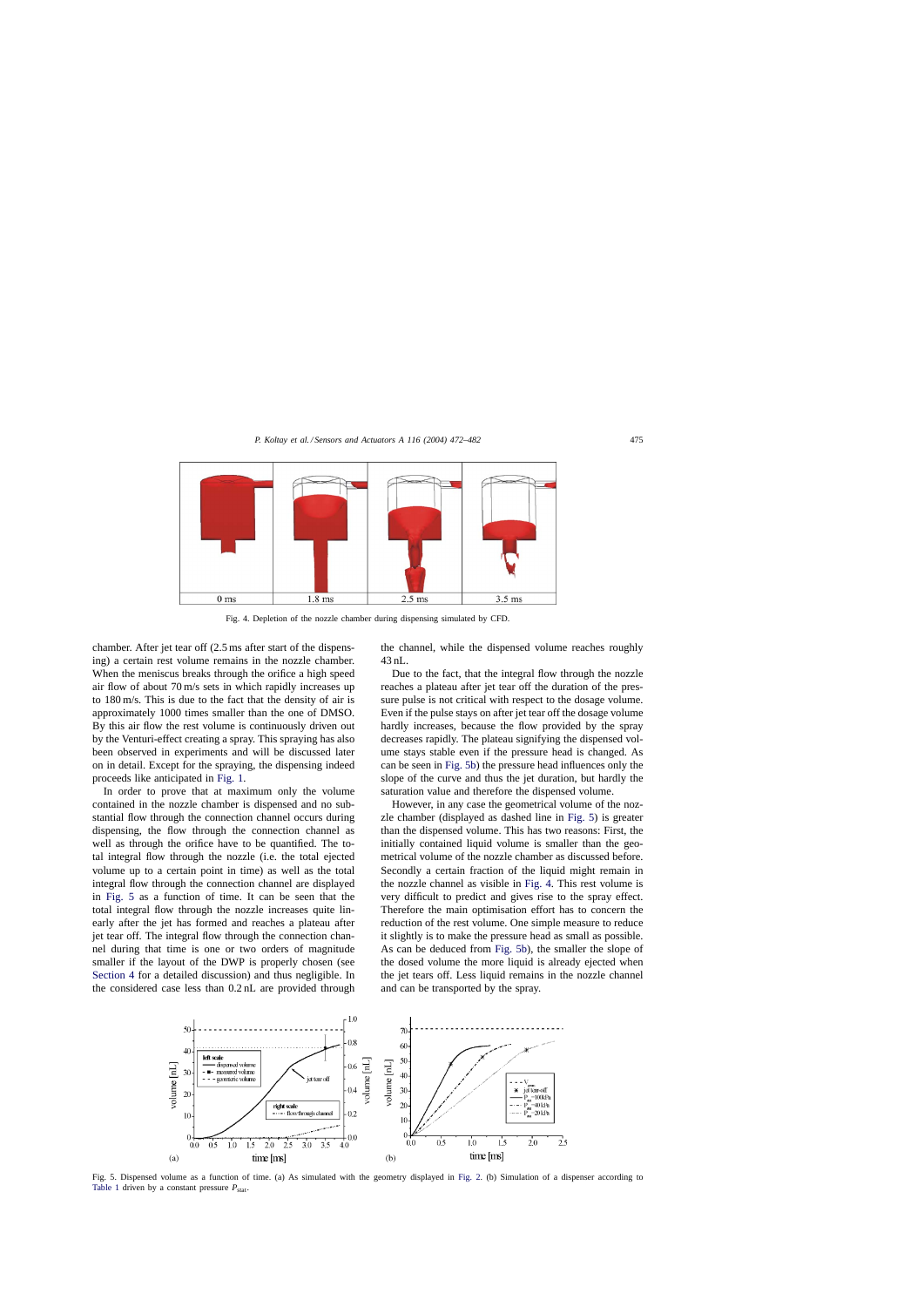<span id="page-4-0"></span>Table 1 Typical system parameters used for computing the data displayed in [Figs. 7 and 8](#page-6-0)

| $b_c$ ( $\mu$ m) | $h_c$ ( $\mu$ m) | $(\mu m)$ | $(\mu m)$<br>$d_{\rm nc}$ | $(\mu m)$<br>$h_{\rm nc}$ | $d_0$ ( $\mu$ m) | $h_0$ ( $\mu$ m) | $\eta$ (mPas) | $\theta$ (° | $\sigma$ (N/m) | $(kg/m^3)$ | (kPa)<br>stat |
|------------------|------------------|-----------|---------------------------|---------------------------|------------------|------------------|---------------|-------------|----------------|------------|---------------|
| 140              | 115              | 4000      | 300                       | 1000                      | 100              | 100              | 1.022         |             | 0.0725         |            | 20            |

## **3. Parameter studies**

In order to study the dispensing dynamics as a function of the various system parameters a series of CFD-simulations was performed using the presented model. A typical device has been chosen like sketched in Fig. 6 with the system parameters listed in Table 1. A connection channel of rectangular cross section  $h_c \times b_c$  and length  $l_c$  is assumed. In contrast to the CFD model discussed before the upper side of the channel is considered now as wall with a no slip boundary condition (i.e. the connection channel is considered to be sealed from the top). The nozzle chamber has a circular cross section with the radii given in Fig. 6 and Table 1. To simplify the calculation the driving pressure (denoted by  $P_{stat}$ ) is considered to be constant.

Since the CFD-simulations are extremely time consuming—a typical dispensing process like shown in [Fig. 4](#page-3-0) requires several days computation time on a state of the art PC—a faster and simpler modelling approach would be beneficial for engineering purposes. Such a model can also provide more insight into the dependence of the dosage volume on the various model parameters. Therefore we have derived analytical approximations to describe the flow which are compared subsequently to full CFD-simulations.

#### *3.1. Analytical approximation*

As we have seen, the dispensing dynamics of the DWP device is quite complex. Nevertheless, the flow through the orifice respectively nozzle chamber can be considered as quite constant during the major part of the dispensing time before the jet tears off. Especially if a constant pressure pulse is applied (cf. [Fig. 5b\).](#page-3-0) Thus the flow through the orifice can be very well approximated by a stationary flow. The



Fig. 6. Sketch of the considered DWP dispensing unit and corresponding parameters.

simplest way to do so is to neglect all viscous and capillary forces and to model the flow through the nozzle chamber  $\phi_{\text{nc}}$  simply by Toricelli's formula [\[9\].](#page-10-0)

$$
\phi_{\rm nc} \approx A_0 \sqrt{\frac{2P_{\rm stat}}{\rho}} \tag{1}
$$

where  $P_{stat}$  is the stationary driving pressure,  $\rho$  the density and *A*<sup>o</sup> denotes the cross sectional area of the orifice. To improve this approximation the specific shape of the nozzle can be accounted for like commonly done in fluidic engineering and described in detail in [\[9\].](#page-10-0) A dimensionless number  $\mu$  is introduced characterizing the nozzle geometry. For all presented calculations  $\mu$  has been fixed to 0.82, which corresponds to a cylindrical orifice with aspect ratio  $h_0/d_0 = 1$ . Thus the approximation for  $\phi_{nc}$  reads:

$$
\phi_{\rm nc} \approx \mu A_0 \sqrt{\frac{2P_{\rm stat}}{\rho}} \tag{2}
$$

Due to the fact that viscous dissipation and capillary forces tend to reduce the flow in reality, Eqs. (1) and (2) yield upper estimates of the mean flow encountered in the real device.

In order to assess the significance of liquid supply from the reservoir, the flow occurring in the nozzle chamber needs to be compared to the flow through the connection channel  $\phi_c$ . The dispensed volume can be considered to be limited by the geometrical volume of the nozzle chamber only if  $\phi_{nc} \gg$  $\phi_c$ . In this case no significant flow from the reservoir takes place during the dispensing and not more liquid than initially contained in the nozzle chamber is dispensed. To obtain an estimate if this condition is indeed fulfilled, the flow through the connection channel can be calculated as follows: Since the connection channel is much smaller and longer than the nozzle chamber viscous dissipation cannot be neglected. It can be modelled by a constant fluidic resistance  $R_c$  of the connection channel. For example for the case of an open channel (like studied in the previous section) a formula given in [\[10\]](#page-10-0) can be applied. For the case of a closed rectangular channel the well known formula applies [\[11\]:](#page-10-0)

$$
R_{\rm c} = 8\eta \frac{l_{\rm c}(h_{\rm c}b_{\rm c})^2}{h_{\rm c}^3 b_{\rm c}^3} \tag{3}
$$

The flow through the connection channel is determined by this resistance and the pressure difference between both of its ends.

$$
\phi_{\rm c} = \frac{\Delta P}{R_{\rm c}}\tag{4}
$$

The pressure difference  $\Delta P$  can be considered as independent of the driving pressure  $P_{stat}$  which is applied equally to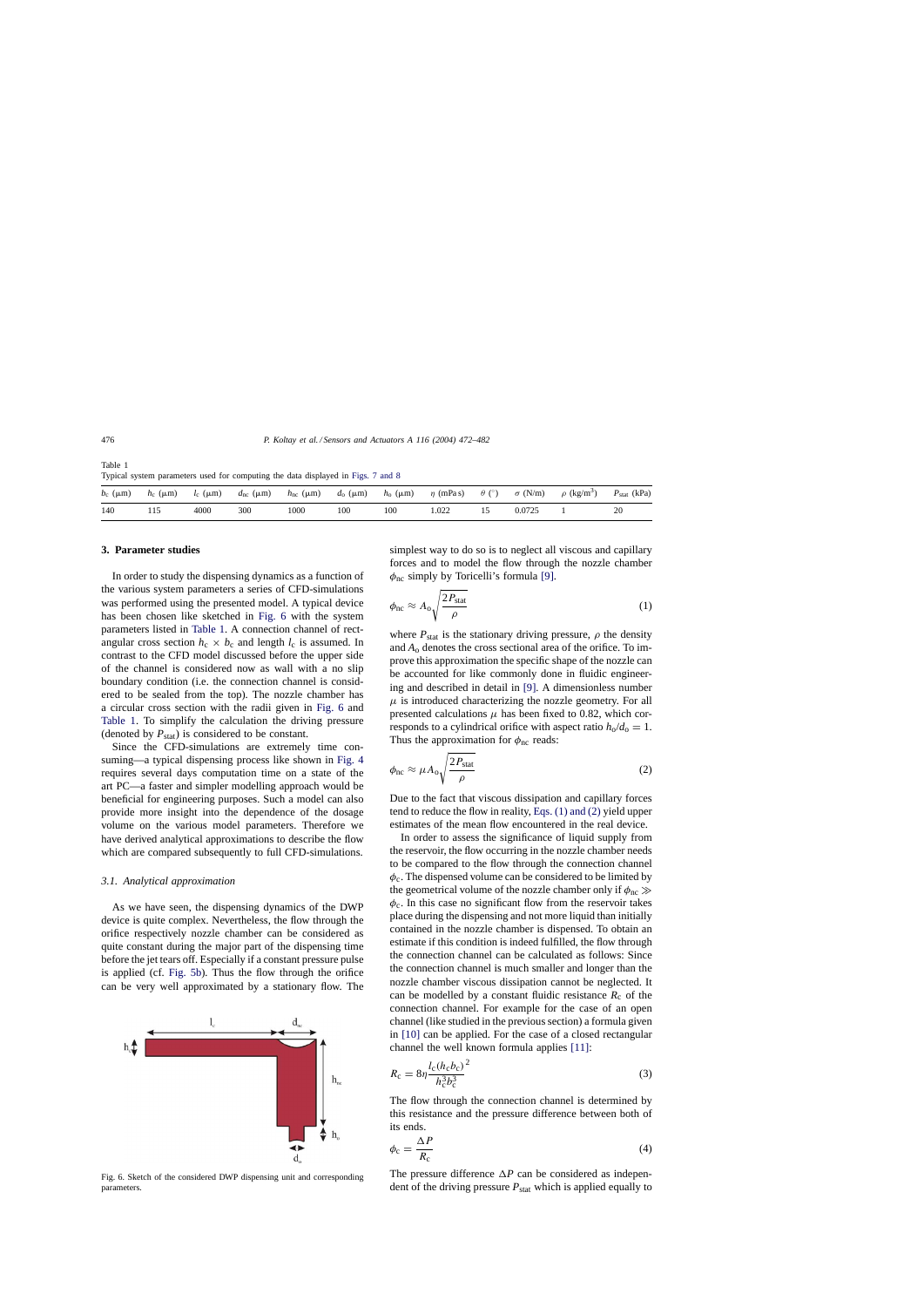both ends of the channel. The difference is essentially caused by the capillary pressure  $P_{\text{cap}}$  created by the meniscus residing in the nozzle chamber. Neglecting surface forces in the reservoir and dynamical effects at the junction for the moment, the capillary pressure in the equilibrium situation reads

$$
P_{\rm cap} = \frac{4\sigma}{d_{\rm nc}} \cos \theta \tag{5}
$$

where  $\sigma$  is the surface tension and  $\theta$  the contact angle.

Setting  $\Delta P = P_{\text{cap}}$  we approximate the flow through the connection channel during dispensing by the same flow which takes place during self priming of the nozzle chamber.

$$
\phi_{\rm c} \approx \frac{P_{\rm cap}}{R_{\rm c}}\tag{6}
$$

Putting together the approximations for the flow through the nozzle chamber respectively the connection channel given in [Eqs. \(2\) and \(6\)](#page-4-0) the ratio  $\phi_c/\phi_{nc}$  can be calculated. As explained before this relative flow should be as small as possible to obtain a good correspondence between the geometrical volume of the nozzle channel  $V_{\text{geom}}$  and the dispensed volume  $V_d$ . In the framework of this approximation the dispensed volume is given by

$$
V_{\rm d} = (\phi_{\rm nc} + \phi_{\rm c})t_{\rm d} \tag{7}
$$

where the dispensing time  $t_d$  can be estimated by

$$
t_{\rm d} \le \frac{V_{\rm geom}}{\phi_{\rm nc} - \phi_{\rm c}}\tag{8}
$$

Here the smaller sign needs to be applied because the volume *V*geom defined by the geometry of the nozzle chamber is an upper estimate of the liquid volume initially contained in the nozzle chamber like explained in [Section 2. T](#page-0-0)he dispensing time might also further be reduced by a rest volume which potentially remains in the nozzle chamber. Thus [Eqs. \(2\),](#page-4-0) [\(6\), \(7\) and \(8\)](#page-4-0) provide an upper estimate for the dosage volume to be expected.

Obviously several effects are not considered in detail in the presented approximation like for example the influence of the rest volume of liquid in the nozzle chamber, the spraying after jet tear off or the time dependence of the flow. The presented formulas nevertheless do provide additional insight into the dispensing process by highlighting the mutual dependencies between certain system parameters.

# *3.2. Discussion of the CFD-simulations and comparison with the analytical approximations*

Based on the initial parameter set given in [Table 1](#page-4-0) individual parameters have been varied separately and their influence on the flow through the nozzle has been studied. The results of the CFD-simulations and the analytical approximation according to [Eq. \(2\)](#page-4-0) are summarized in [Fig. 7. T](#page-6-0)here the time averaged flow obtained from the CFD-simulations (before jet tear off) is compared to the analytically calculated stationary flow. As expected the analytical approximation provides a good upper estimate for the flow through the nozzle. The dependence of the flow on individual parameters is correctly reproduced: quadratic dependence on nozzle diameter, reciprocal square root dependence on density etc. The CFD-simulations prove, that parameters not accounted for in the analytical approximation like viscosity and surface tension do only weakly influence the flow in the considered parameter range.

One of the most relevant figures in designing a DWP is the residual flow through the connection channel compared to the flow through the nozzle *f*c/*f*nc. If this normalized, relative flow is sufficiently small and if the nozzle chamber is completely depleted after dispensing, then the dispensed volume corresponds essentially to the volume initially contained in the nozzle chamber. In this case the accuracy of the dispensing is mainly determined by the tolerances of the micro fabrication process. Since these tolerances are typically very small the accuracy can be excellent and homogenous over all dispensing units of a DWP (cf. [\[5\]\).](#page-10-0) However, it has to be pointed out that the accuracy is reduced, if an uncontrollable rest of liquid remains in the nozzle chamber. Therefore this rest volume has to be reduced as much as possible by an appropriate nozzle design. In the case of a vanishing residual flow through the connection channel the driving pressure head and liquid properties are of minor importance which provides additional robustness to the method.

In [Fig. 8](#page-7-0) the relative flow through the connection channel is displayed as a function of the main system parameters as calculated from [Eqs. \(2\) and \(6\).](#page-4-0) The comparison with CFD data shows that the analytical approximation provides a good upper estimate for the relative flow. It turns out that the system parameters  $d_0$ ,  $l_c$  and  $P_{stat}$  have the greatest influence on the residual flow and should be "sufficiently large" to reduce it. In other words the orifice should be not too small and the driving pressure and resistance of the connection channel should be sufficiently high.

As indicated before, the liquid's viscosity and density are of minor importance in the studied parameter range which is reflected by the analytical approximation as well as by CFD-simulations. Only the surface tension has a considerable influence on the residual flow. However this effect is largely overestimated by the analytical approximation. This is due to the fact, that the exact curvature of the meniscus which defines the capillary pressure is quite crudely approximated. According to CFD-simulations the variation of surface tension causes a relative flow change of maximum 5% in the considered parameter range. Thus the DWP method can be still regarded as greatly media independent in the studied range of liquid properties. As far as the quality of the analytical approximations is concerned it can be concluded that the estimate for the flow through the nozzle channel (2) is exact in terms of providing an upper limit for the flow. The presented CFD-simulations prove that also the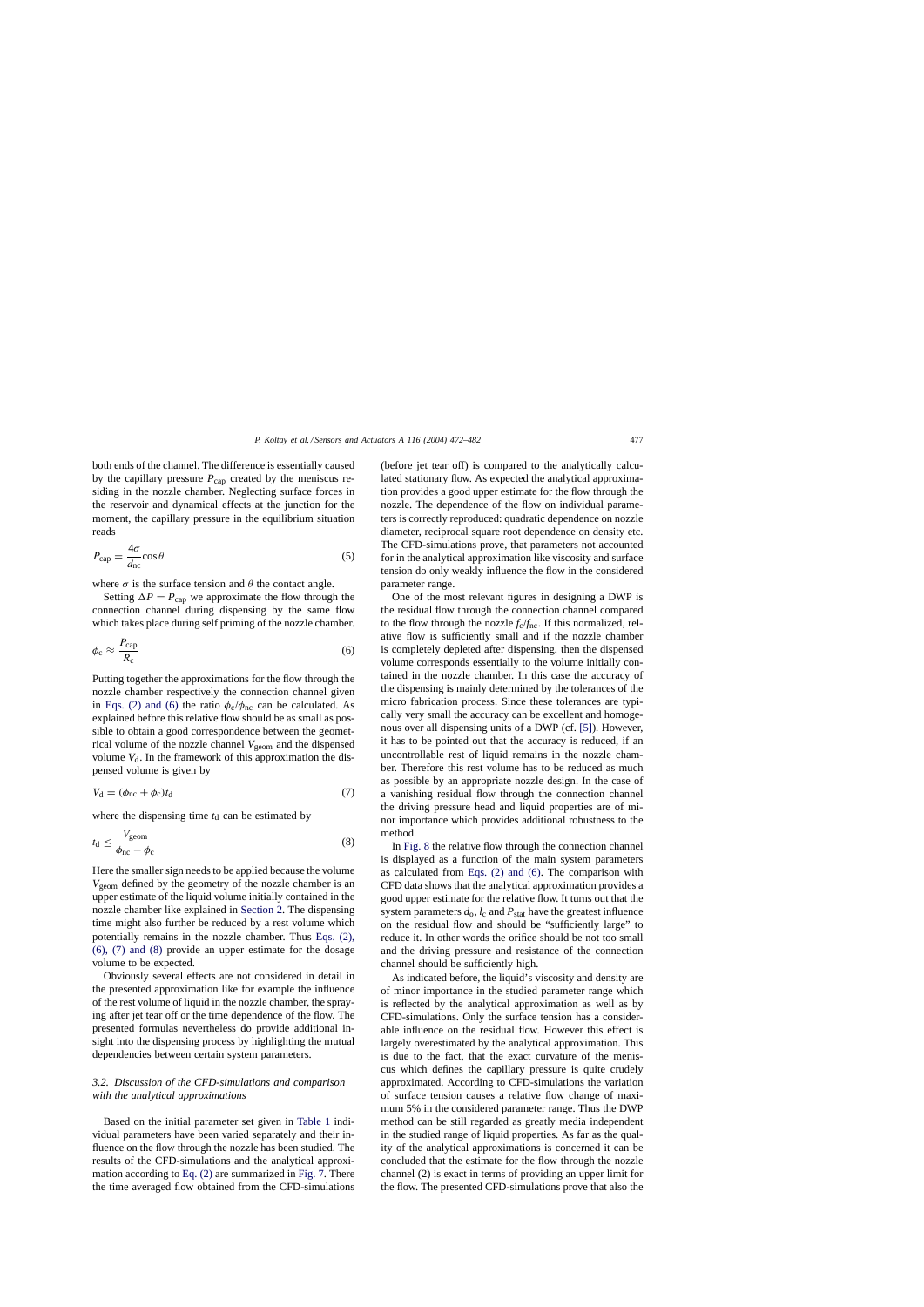<span id="page-6-0"></span>

Fig. 7. Flow through the nozzle as function of various system parameters as calculated with the analytical model (line) and CFD-simulations driven by constant pressure (squares).

approximation of the flow trough the connection channel (6) is well applicable to estimate the residual flow from the reservoir for engineering purposes. In combination with the approximation for the dispensing time (8) an upper estimate for the dosage volume can be easily calculated for any given design.

#### **4. System optimisation**

After having studied the dispensing dynamics in detail the optimisation of the dispensing performance will be ad-

dressed in the following. The main factors influencing the dispensing performance of the DWP are

- The flow through the connection channel during dispensing;
- The rest volume remaining in the nozzle chamber at the end of the dispensing event;
- The spraying after jet tear off.

The flow through the connection channel and the rest volume in the nozzle chamber need to be as small as possible. Otherwise both can introduce systematic errors to the dosage volume. In case of a non-negligible flow trough the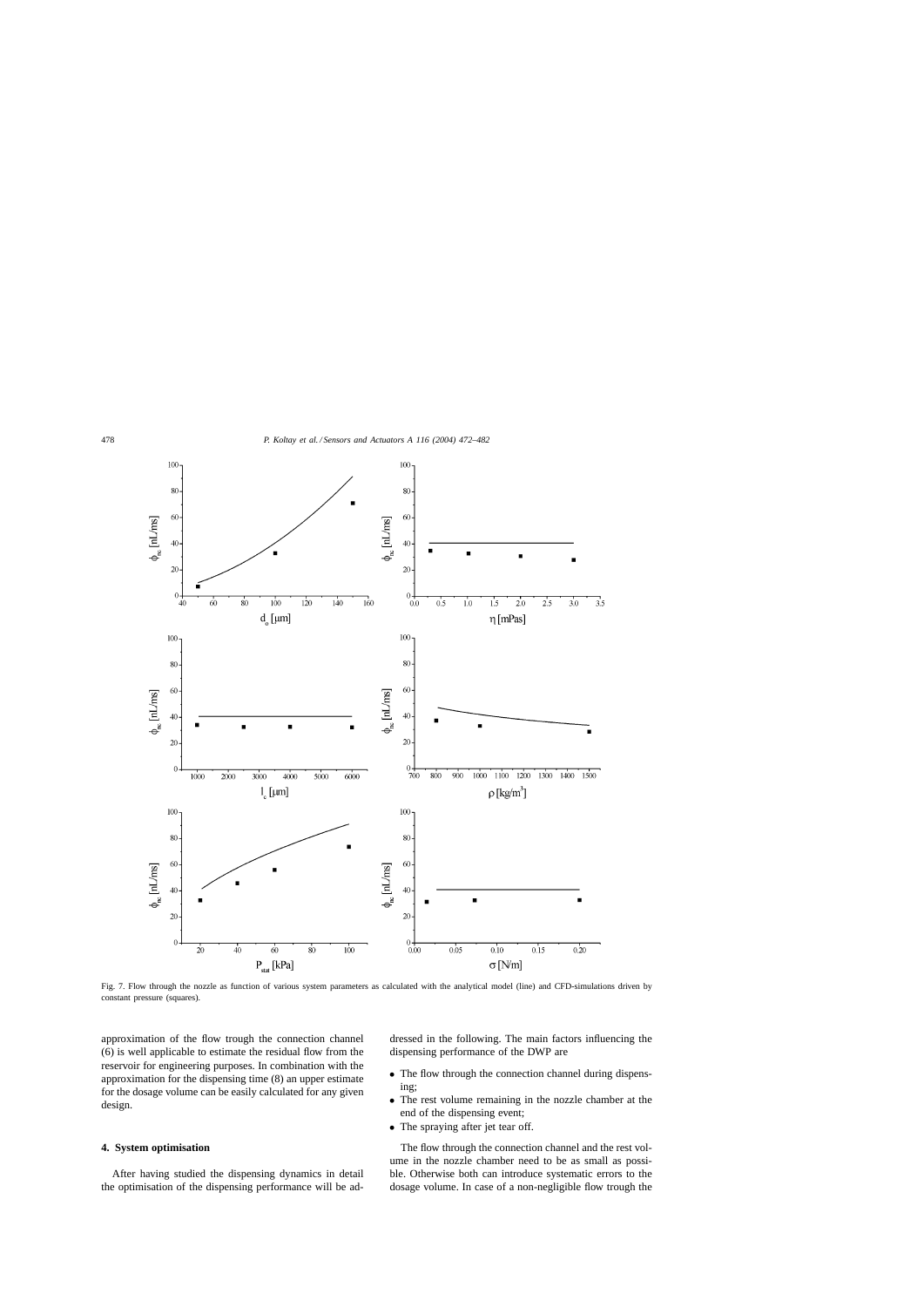<span id="page-7-0"></span>

Fig. 8. Relative flow through the connection channel as function of various system parameters as calculated with the analytical model (line) and CFD-simulations (squares).

connection channel the dosage volume is higher than the volume initially contained in the nozzle chamber. It is lower than the anticipated volume if a significant residual volume remains in the nozzle chamber. Both of these effects are unwanted, because they create a dependence of the dosage volume on actuation parameters and liquid properties. The flow through the connection channel depends essentially on the viscosity, while the residual volume is influenced very much by surface tension. Finally the reduction of the spray effect also requires a negligible residual volume: If only few liquid is contained in the nozzle at jet tear off only a little spray is generated by the inevitable high speed gas flow after jet tear off. Summarising all these statements following design rules can be given to optimise the performance.

#### *4.1. Design rules*

#### *4.1.1. Influence of connection channel and nozzle size*

It has been mentioned before, that in order to obtain good accuracy the orifice diameter, the resistance of the connection channel and the driving pressure should be "sufficiently large" to reduce the residual flow. To quantify this statement we consider the relative flow as obtained with the analytical approximations (2) and (6):

$$
\phi_{\text{rel}} = \frac{\phi_{\text{c}}}{\phi_{\text{nc}}} \approx \frac{P_{\text{cap}}}{R_{\text{c}}A_{\text{o}}} \frac{1}{\sqrt{(2/\rho)P_{\text{stat}}}}
$$
(9)

In the framework of the presented approximations the channel resistance, the orifice diameter and the driving pressure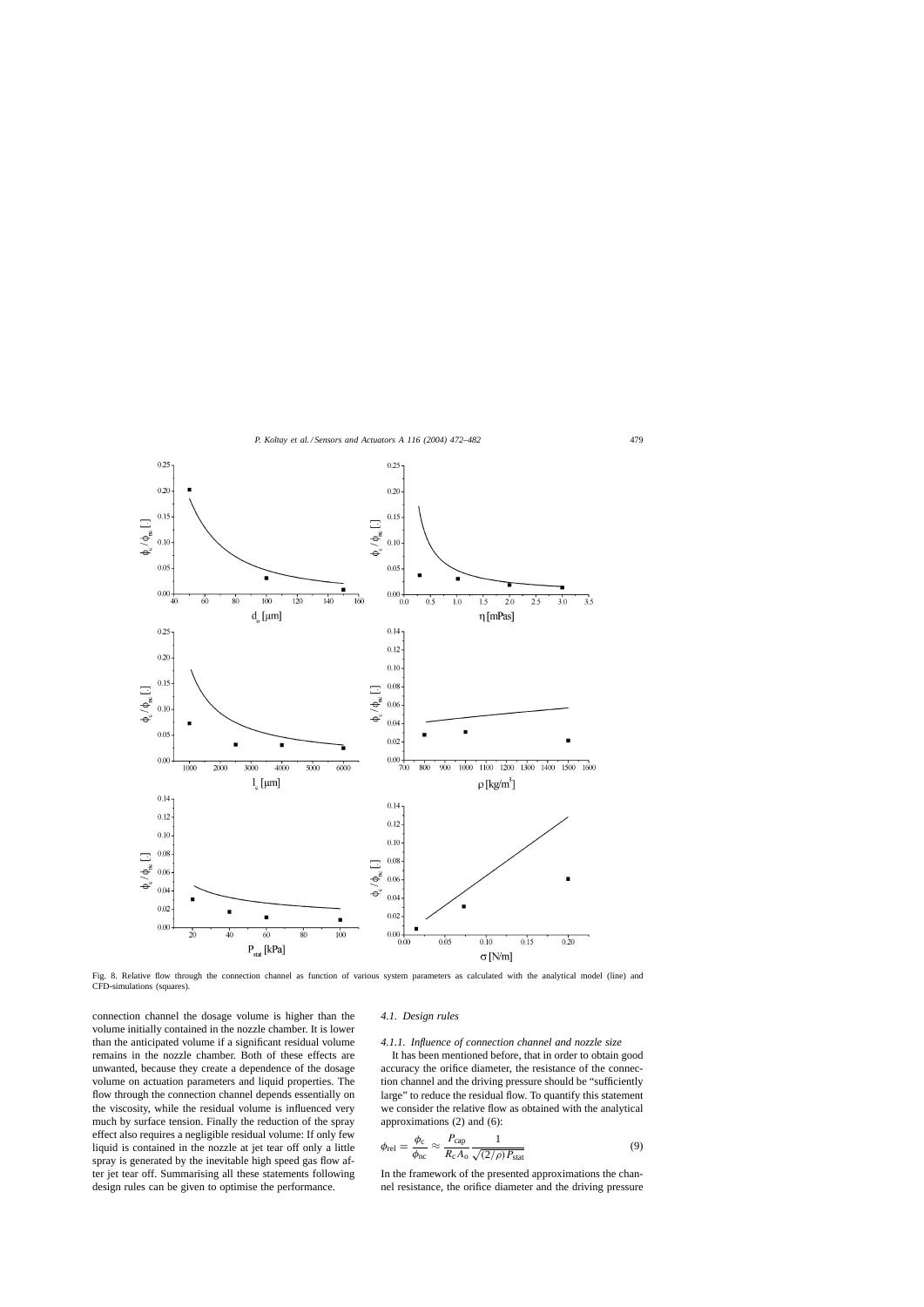

Fig. 9. Relative flow as given by formula (9) compared to CFDsimulations.

can be designed explicitly according to formula (9) to compensate for a given capillary pressure which drives the refilling process. The value of  $P_{\text{cap}}/R_c$  defines a capillary driven flow rate responsible for the refilling of the nozzle channel. This flow rate must be much smaller than the flow rate through the nozzle. In other words, the time scales for jet ejection and for capillary refilling have to be sufficiently separated to minimize the relative flow. In particular formula (9) states that this separation of time scales can be achieved in principle for any design by simply selecting a suitable high driving pressure  $P_{\text{stat}}$ .

In order to verify the simplifications made within the analytical formulas it is illustrative to plot  $\phi_c/\phi_{nc}$  according to formulas (9) over  $R_c * A_0$  like displayed in Fig. 9. This curve can be compared with CFD-simulation where once the orifice area  $A_0$  and the other time the channel resistance  $R_c$  are varied. If the approximation according to formula (9) would be exact the CFD-results obtained in both cases had to be identical. Fig. 9 highlights that this is definitively not the case, but the approximation holds quite well in terms of providing an upper estimate for the relative flow. In the considered parameter range the capillary forces are indeed dominating the flow through the connection channel. Therefore the design rule to adapt channel resistance and orifice area according to the capillary pressure holds quite generally. As a rule of thumb it can be stated that the fluidic resistance of the connection channel should be at least five times greater than the resistance of the nozzle, keeping in mind that especially the orifice area is of importance and not its length (which also enters into the resistance).

To illustrate the importance of a proper layout of the connection channel, the dispensing dynamics of a pathological example of a dispenser is given in Fig. 10. If the resistance of the connection channel is not sufficiently large (e.g. due to a large cross section and small length), the time scales for refilling and dispensing are not separated. Fast refilling takes place during the dispensing and the nozzle is never depleted. After an initial decent the liquid meniscus rises again and finally reaches the upper end of the nozzle chamber. From this point on the jet is supplied completely from the connection channel. Thus the dosage volume is not limited by the volume initially contained in the nozzle chamber and the dispensing continues as long as the pressure is applied. The dispensed volume as a function of time does not reach a plateau like in the proper case shown in [Figs. 4 and 5](#page-3-0) which makes the dispensing less accurate and strongly dependent on the driving pressure.

#### *4.1.2. Dosage rate*

The dosage rate (or repetition rate) of a DWP device is mainly limited by the capillary refilling time, i.e. the time it takes capillary forces to refill the nozzle via the connection channel. This refilling time can be approximated by

$$
t_{\text{refill}} = \frac{R_{\text{c}}}{P_{\text{cap}}} V_{\text{d}} \approx \frac{R_{\text{c}}}{P_{\text{cap}}} V_{\text{geom}}
$$
(10)

Reducing the refilling time by decreasing  $R_c/P_{cap}$  contradicts the requirement set by (9) to reduce the residual flow. Here a trade off is required which also involves the orifice diameter determined by *d*o. Unfortunately the orifice diameter cannot be increased arbitrarily since the capillary forces at the orifice need to be able to prevent the device from dripping, and therefore the orifice cannot be "too large". Which size of orifice is indeed affordable is a very complex problem depending on liquid properties, orifice geometry and surface properties; parameters which are difficult to control. Therefore it is best practice to fix a certain orifice geometry at defined surface properties which prevents dripping reliably and then design the nozzle to hold a certain volume (i.e. fix  $h_{\text{nc}}$  and  $d_{\text{nc}}$ ). The connection channel finally can then be optimised according to (9).



Fig. 10. CFD-simulation of a design with an insufficient resistance of the connection channel leading to a refilling of the nozzle chamber during dispensing.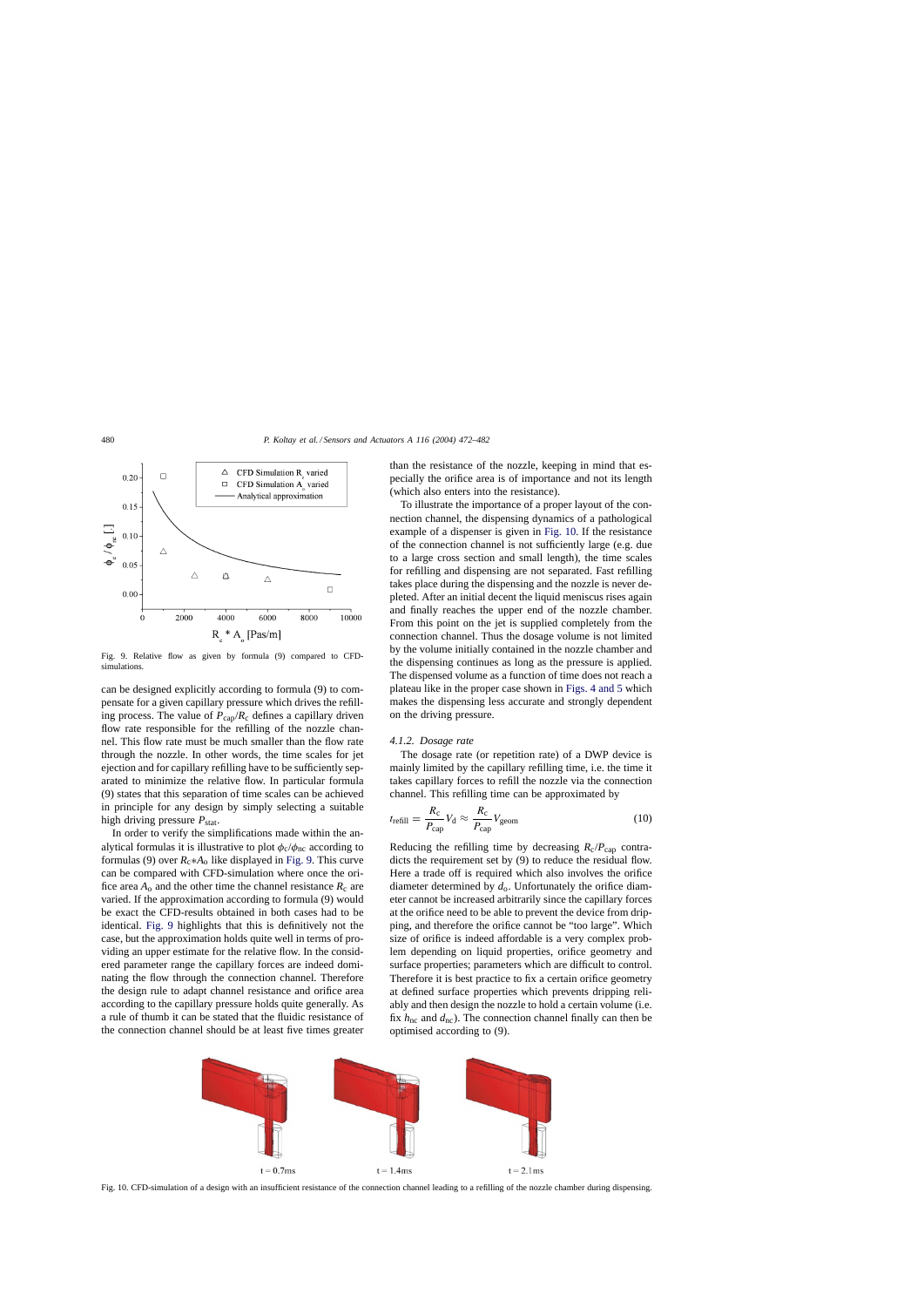

Fig. 11. (a) Simulated rest volume of the optimised design at jet tear off. (b) Integral flow through the nozzle for the optimised design and a design according to [Table 1](#page-4-0) (doted line).

## *4.1.3. Jet quality and residual volume*

The optimisation of the jet quality is the most complex problem in designing a dispenser according to the DWP method since it can only be handled by a full CFD treatment. The CFD calculations are complicated due to the two phase flow including surface tension and the large density difference between the dispensed liquid and the driving gas (typically air) of about a factor of 1000. An exact analysis therefore is out of scope of this paper. Nevertheless some basic design rules can be given which reduce the spraying after jet tear of and improve the jet quality.

First of all the rest volume of liquid contained in the nozzle at jet tear off has to be as small as possible. The fewer liquid is contained in the nozzle when the high speed gas flow sets in the less can be transported by the spray. To reduce the rest volume obviously a more streamlined nozzle geometry is required. Second the pressure difference between nozzle and ambient needs to be as small as possible at jet tear off to achieve lower gas flow rates. And finally the pressure must be switched off as soon as possible after jet tear off, to reduce the gas flow to a minimum. This requirement however is very hard to meet since the flow rate through the nozzle is especially sensitive to viscosity. Thus different liquids take different times to accomplish the dispensing process. A time controlled pressure pulse with fixed duration might therefore influence the accuracy and media independent performance if the switching time is set too short. In this case the nozzle might not be depleted completely. On the other hand, if it is set too long the spraying is not sufficiently reduced.

#### *4.2. CFD-simulation of an improved design*

Based on the design rules given in the previous section an improved design of a DWP dispenser has been developed. The improved design consists of a tapered cylindrical nozzle with orifice diameter of  $100 \mu m$  which is usually sufficient to prevent dripping of water or DMSO based solutions from silicon orifices. The geometrical volume of the nozzle has been set to 72 nL and the product of *R*c∗*A*<sup>o</sup> corresponds to 4 Pa s/m. The devices has been simulated by CFD at a constant driving pressure of 20 kPa using water as dispensing liquid. The results of the simulation are displayed in Fig. 11. The graphs reveal that the flow is slightly accelerated compared to the reference case (cf. [Table 1\)](#page-4-0) and that the rest volume is reduced by approximately 5 nL. Thus less liquid is transported by the spray. Furthermore the geometric limit (dashed line) is almost reached. Therefore less liquid remains in the nozzle chamber when the pressure is switched off and the dispensed volume corresponds better to the geometrical volume than for the reference design with a sudden contraction in the nozzle.

#### **5. Summary**

The dispensing dynamics of a DWP-type nanodispenser was analysed in detail using CFD-simulations and analytical considerations. A CFD model of the dispenser was developed and validated by comparison with experimental data. Based on the CFD model the working principle of the DWP method has been proven and a parameter study has been performed. It turned out that the dosage volume is greatly independent of liquid properties and actuation parameters if the system is properly designed.

Design rules have been deduced how to construct and operate the dispenser to achieve better performance. In this context the main optimisation potential is related to the residual flow during dispensing and the spraying of liquid after jet tear off which degrades the jet quality. The reason for this spraying is the rest volume contained in the nozzle chamber which is driven out of the nozzle by the high speed air